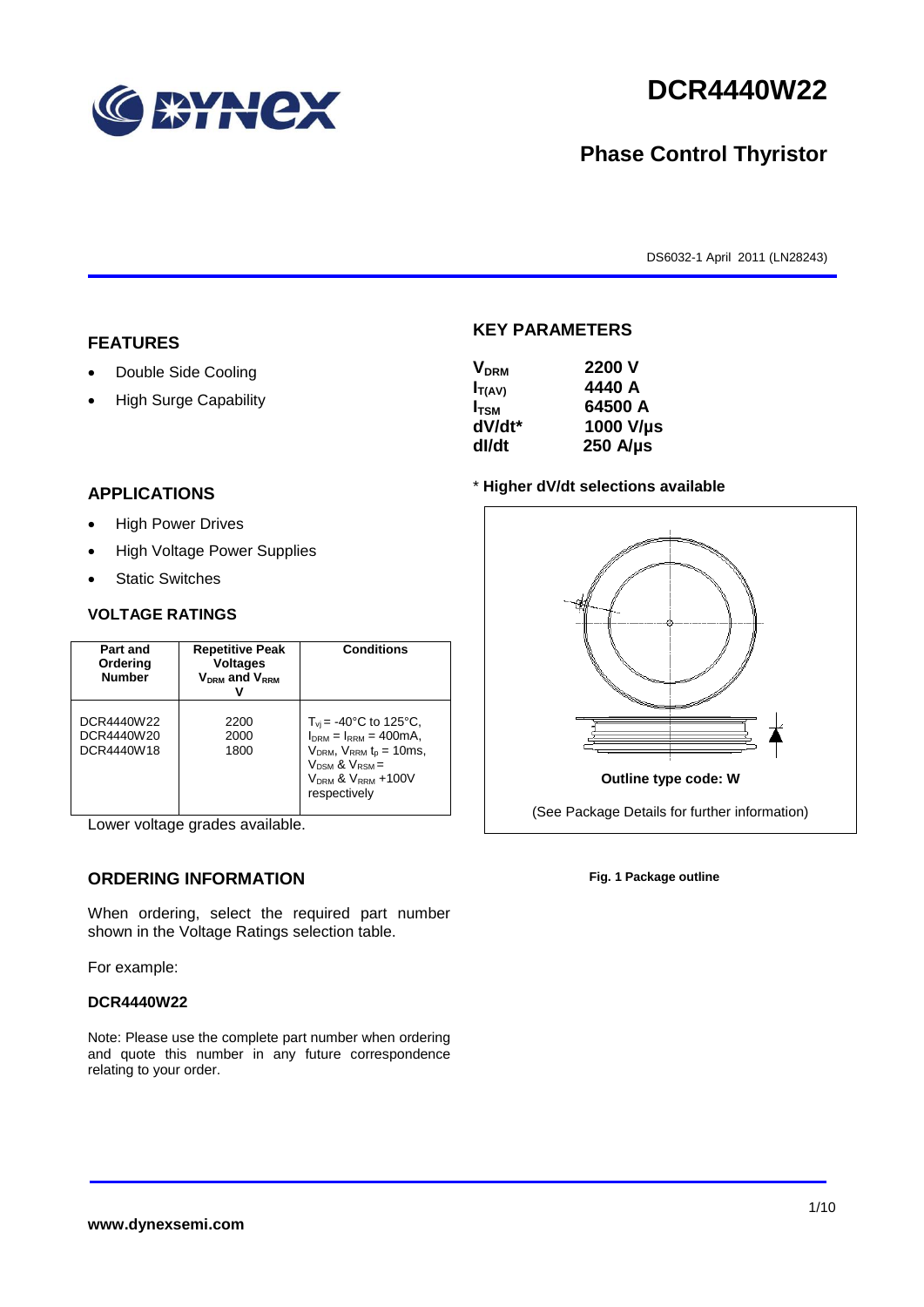

### **CURRENT RATINGS**

**Tcase = 60°C unless stated otherwise**

| Symbol              | <b>Parameter</b>                     | <b>Test Conditions</b>   |      | <b>Units</b> |  |  |
|---------------------|--------------------------------------|--------------------------|------|--------------|--|--|
| Double Side Cooled  |                                      |                          |      |              |  |  |
| $I_{T(AV)}$         | Mean on-state current                | Half wave resistive load | 4440 | A            |  |  |
| I <sub>T(RMS)</sub> | RMS value                            | $\overline{\phantom{a}}$ | 6970 | Α            |  |  |
| Iт                  | Continuous (direct) on-state current | $\overline{\phantom{a}}$ | 6280 | Α            |  |  |

#### **SURGE RATINGS**

| Symbol       | <b>Parameter</b>                        | <b>Test Conditions</b>                           | Max.  | Units             |
|--------------|-----------------------------------------|--------------------------------------------------|-------|-------------------|
| <b>I</b> TSM | Surge (non-repetitive) on-state current | 10ms half sine, $T_{\text{case}} = 125^{\circ}C$ | 64.5  | kA                |
| $l^2t$       | $I2t$ for fusing                        | $V_R = 0$                                        | 20.80 | MA <sup>2</sup> s |

### **THERMAL AND MECHANICAL RATINGS**

| Symbol           | <b>Parameter</b>                      | <b>Test Conditions</b>    |    | Min.  | Max.  | <b>Units</b> |
|------------------|---------------------------------------|---------------------------|----|-------|-------|--------------|
| $R_{th(j-c)}$    | Thermal resistance – junction to case | Double side cooled        | DC |       | 0.007 | °C/W         |
| $R_{th(c-h)}$    | Thermal resistance – case to heatsink | Double side cooled        | DC |       | 0.002 | °C/W         |
| $T_{\nu j}$      | Virtual junction temperature          | <b>Blocking VDRM/VRRM</b> |    |       | 125   | °C           |
| $T_{\text{stg}}$ | Storage temperature range             |                           |    | $-40$ | 140   | °C           |
| $F_m$            | Clamping force                        |                           |    | 62    | 78    | kN           |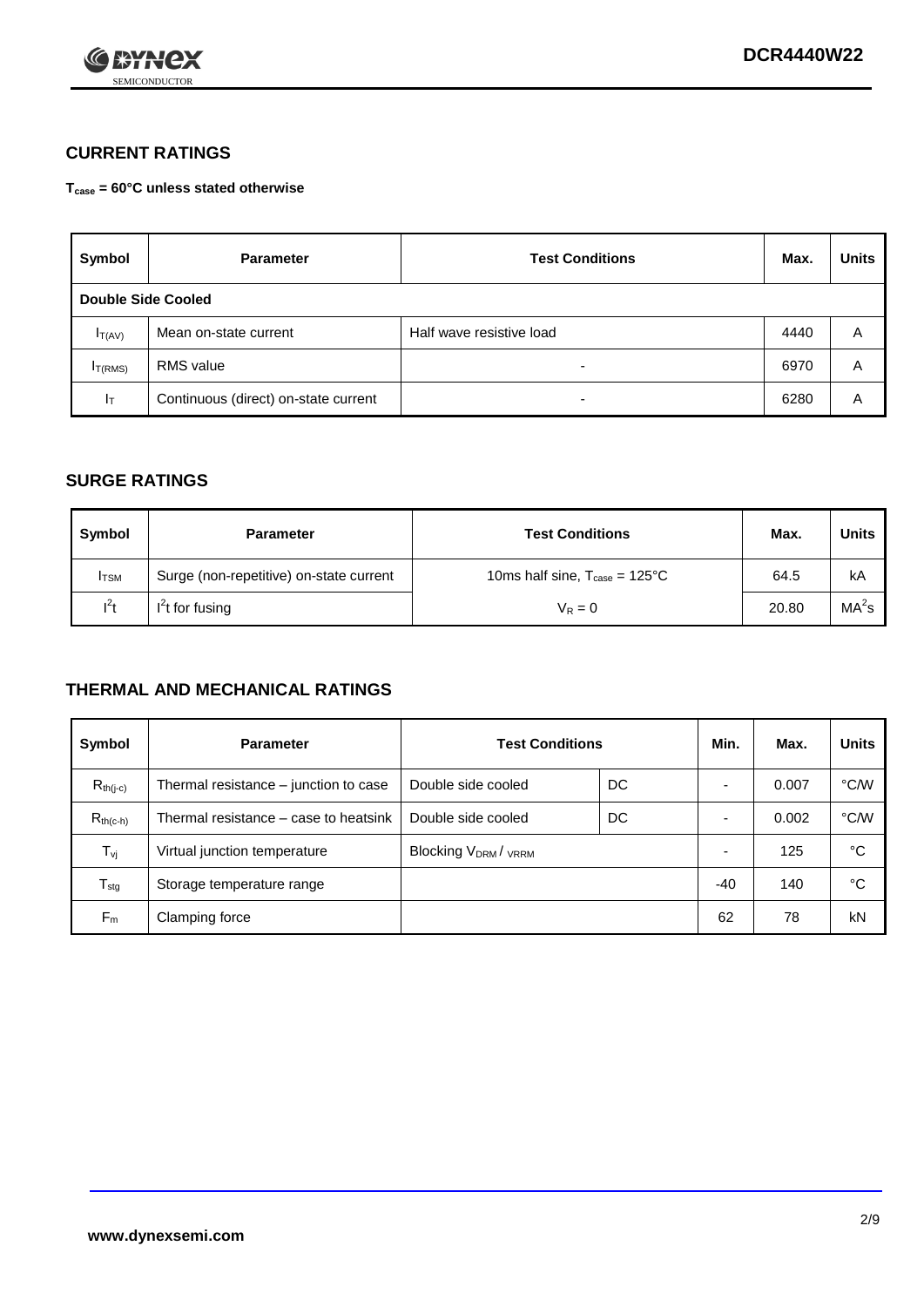

## **DYNAMIC CHARACTERISTICS**

| <b>Symbol</b>     | <b>Parameter</b>                              | <b>Test Conditions</b>                                               |                 | Min.                     | Max.           | <b>Units</b> |
|-------------------|-----------------------------------------------|----------------------------------------------------------------------|-----------------|--------------------------|----------------|--------------|
| <b>IRRM</b> /IDRM | Peak reverse and off-state current            | At $V_{RRM}/V_{DRM}$ , $T_{case} = 125^{\circ}C$                     |                 | ä,                       | 400            | mA           |
| dV/dt             | Max. linear rate of rise of off-state voltage | To 67% $V_{DRM}$ , T <sub>j</sub> = 125°C, gate open                 |                 | 1000                     | $\blacksquare$ | $V/\mu s$    |
| dl/dt             | Rate of rise of on-state current              | From 67% $V_{DRM}$ to 4000A                                          | Repetitive 50Hz | $\overline{\phantom{a}}$ | 250            | $A/\mu s$    |
|                   |                                               | Gate source 30V, 10 $\Omega$ ,                                       | Non-repetitive  | ٠                        | 1000           | $A/\mu s$    |
|                   |                                               | $t_r$ < 0.5µs, T <sub>i</sub> = 125°C                                |                 |                          |                |              |
| $V_T$             | On-state voltage                              | $I_T = 3000A$ , $T_{case} = 125^{\circ}C$                            |                 |                          | 1.15           | $\vee$       |
| $V_{T(TO)}$       | Threshold voltage                             | $T_{\text{case}} = 125^{\circ}C$                                     |                 | ٠                        | 0.86           | V            |
| $r_{\text{T}}$    | On-state slope resistance                     | $T_{\text{case}} = 125^{\circ}C$                                     |                 | $\overline{\phantom{a}}$ | 0.095          | $m\Omega$    |
| $t_{\rm gd}$      | Delay time                                    | $V_D = 67\%$ V <sub>DRM</sub> , gate source 30V, 10 $\Omega$         |                 | ٠                        | 3.0            | μs           |
|                   |                                               | $t_r = 0.5 \mu s$ , $T_i = 25^{\circ}C$                              |                 |                          |                |              |
| $t_{q}$           | Turn-off time                                 | $T_i$ = 125°C, $V_R$ = 100V, dl/dt = 5A/µs,                          |                 |                          | 400            | μs           |
|                   |                                               | $dV_{DR}/dt = 20 V/\mu s$ linear to 67% $V_{DRM}$                    |                 |                          |                |              |
| $Q_S$             | Stored charge                                 | $I_T = 4000A$ , tp = 1000us, $T_i = 125$ °C,<br>$dl/dt = 5A/\mu s$ , |                 |                          | 5000           | $\mu$ C      |
| IL.               | Latching current                              | $T_i = 25^{\circ}C$ ,                                                |                 | $\blacksquare$           | $\mathbf{1}$   | Α            |
| Iн                | Holding current                               | $T_i = 25^{\circ}C,$                                                 |                 |                          | 200            | mA           |

### **GATE TRIGGER CHARACTERISTICS AND RATINGS**

| Symbol          | <b>Parameter</b>         | <b>Test Conditions</b>                    | Max. | <b>Units</b> |
|-----------------|--------------------------|-------------------------------------------|------|--------------|
| V <sub>GT</sub> | Gate trigger voltage     | $V_{DRM}$ = 5V, $T_{case}$ = 25°C         | 3    |              |
| $V_{GD}$        | Gate non-trigger voltage | At 40% $V_{DRM}$ , $T_{case}$ = 125°C     | TBD  |              |
| Iст             | Gate trigger current     | $V_{DRM} = 5V$ , $T_{case} = 25^{\circ}C$ | 300  | mA           |
| <b>I</b> GD     | Gate non-trigger current | At 40% $V_{DRM}$ , $T_{case}$ = 125°C     | TBD  | mA           |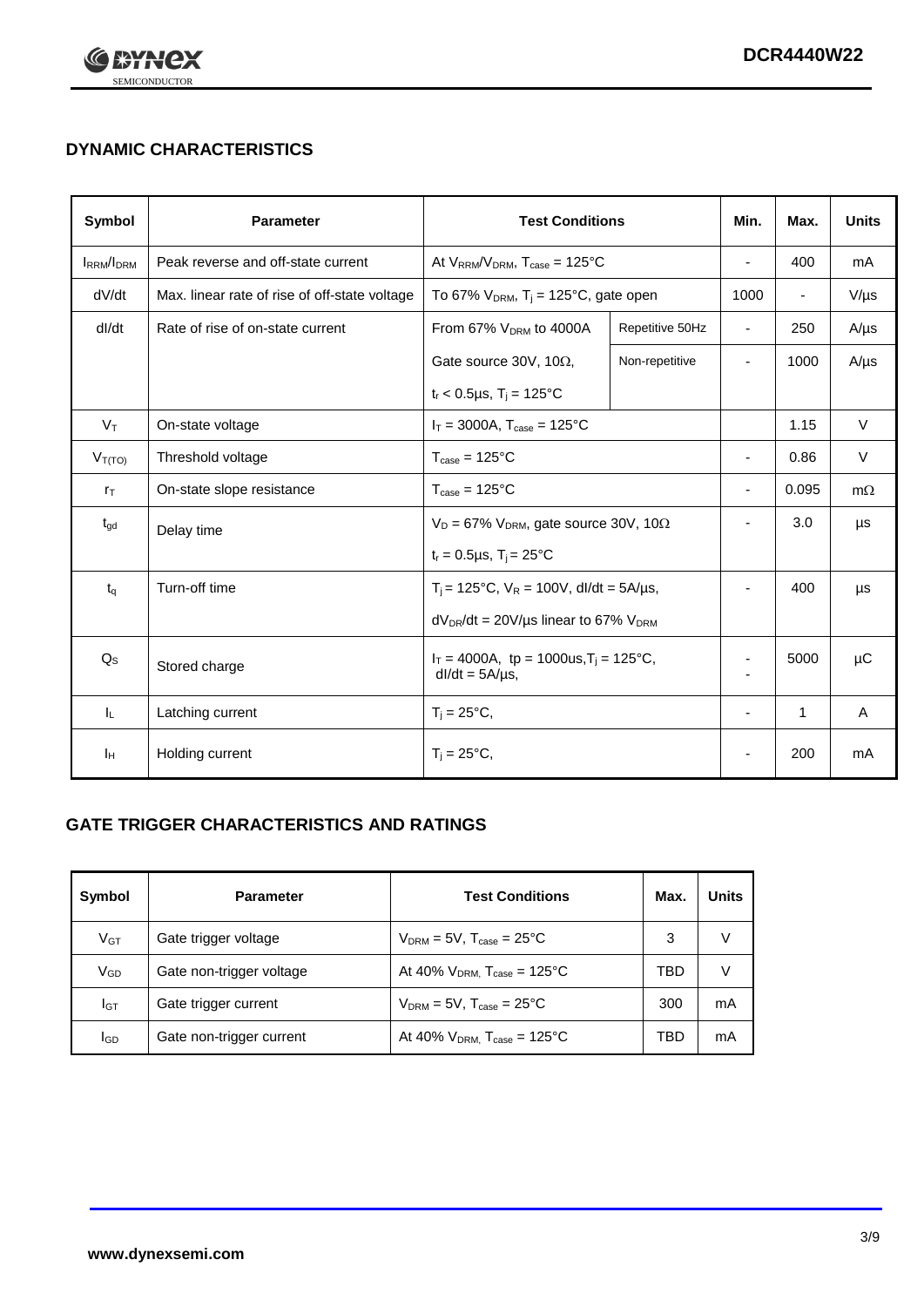

### **CURVES**



**Fig.2 Maximum &minimum on-state characteristics**



**Fig.3 Maximum (limit) transient thermal impedance – junction to case (°C/W)**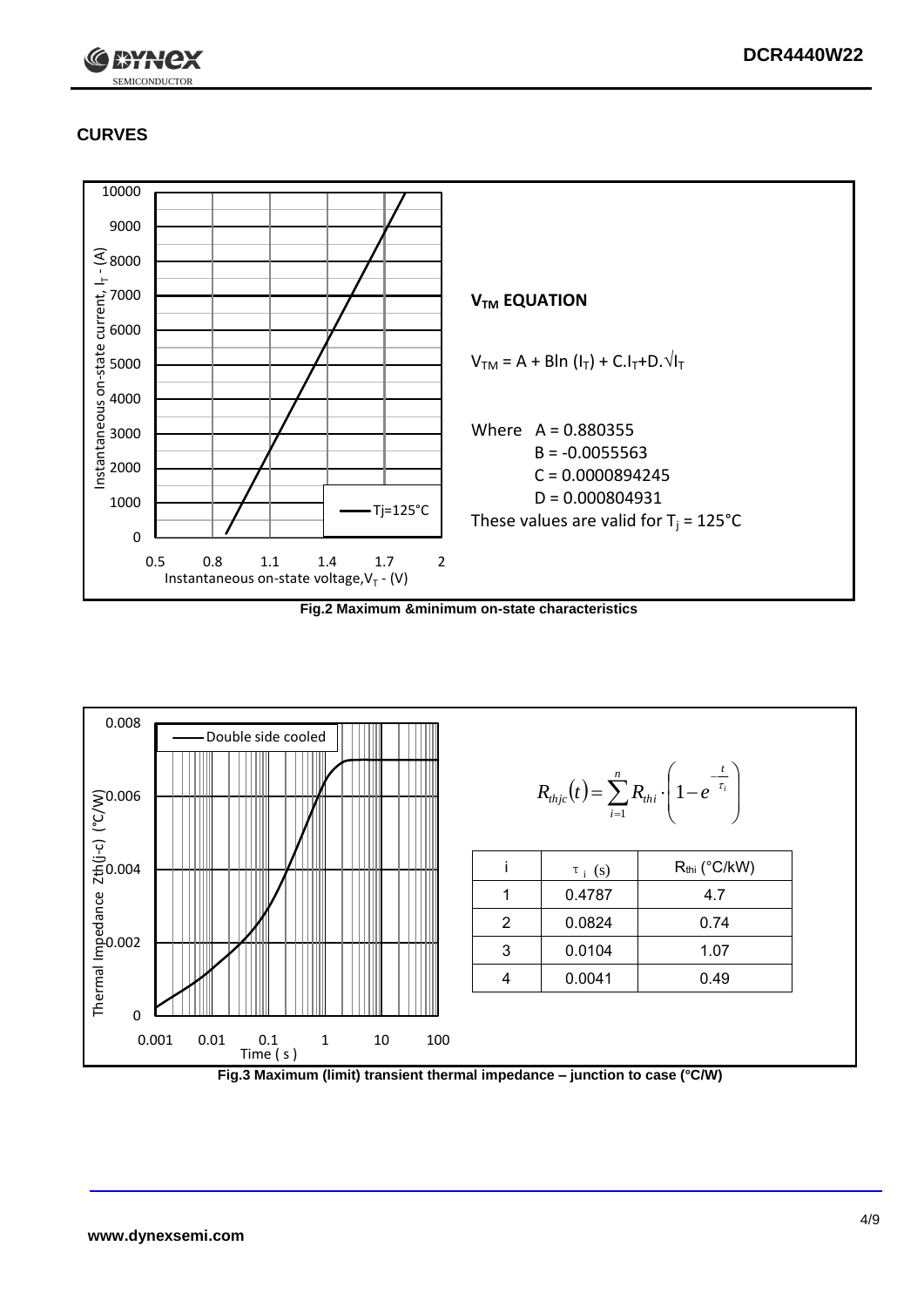



**double side cooled – rectangular wave**

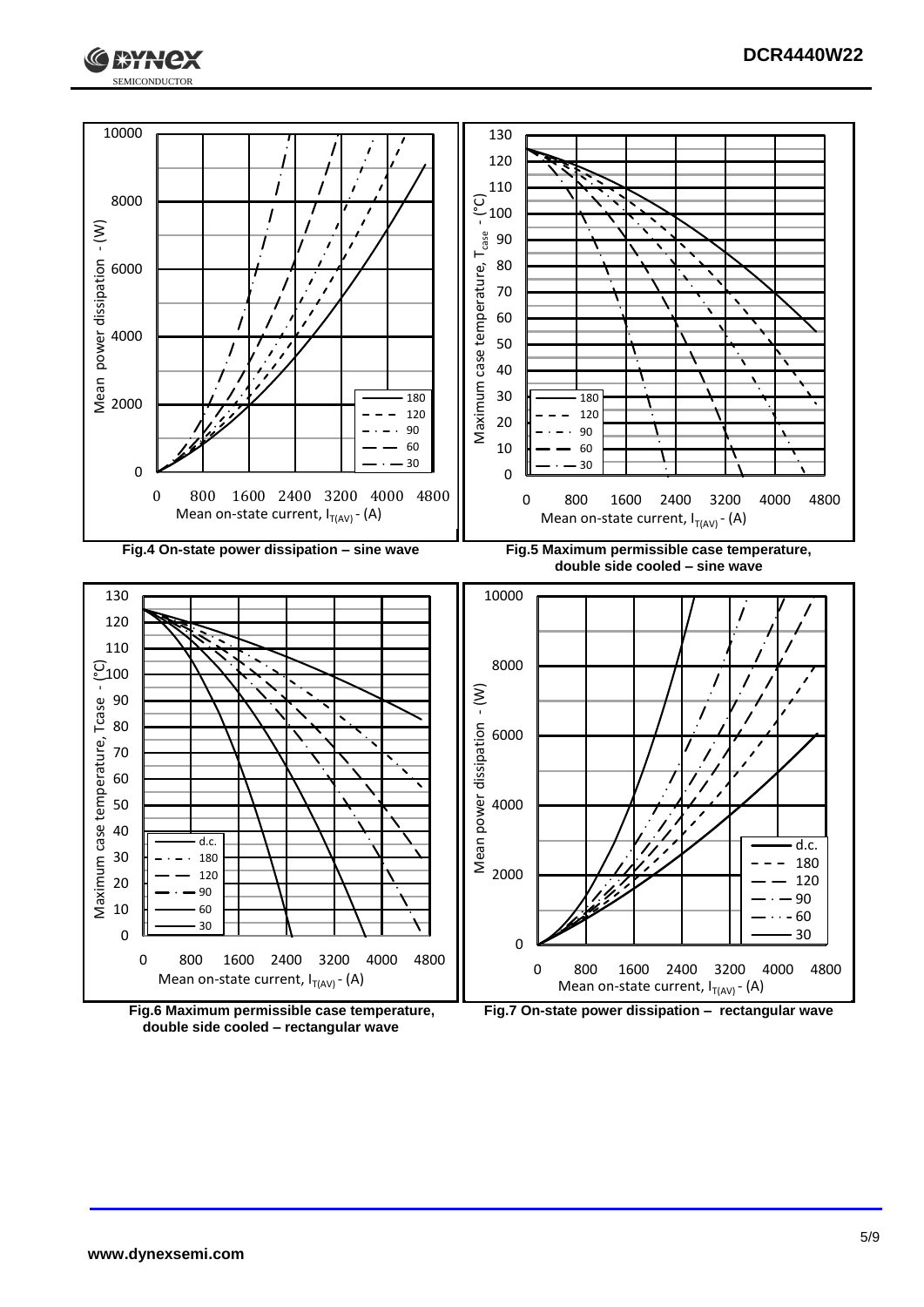



**Fig.8 Multi-cycle surge current Fig.9 Single-cycle I**

**2 t**



**Fig.12 Gate characteristics**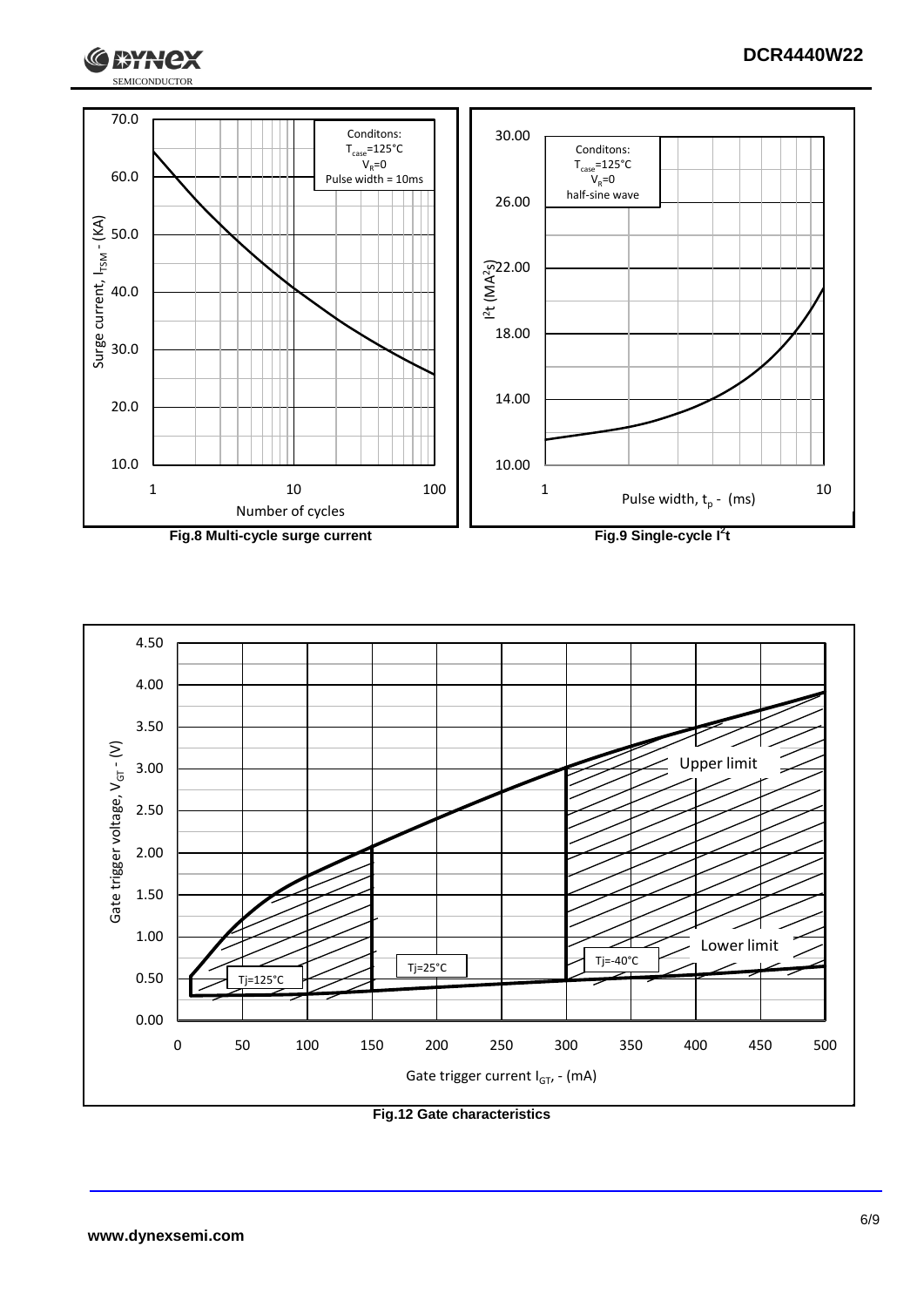



**Fig.13 Gate characteristics**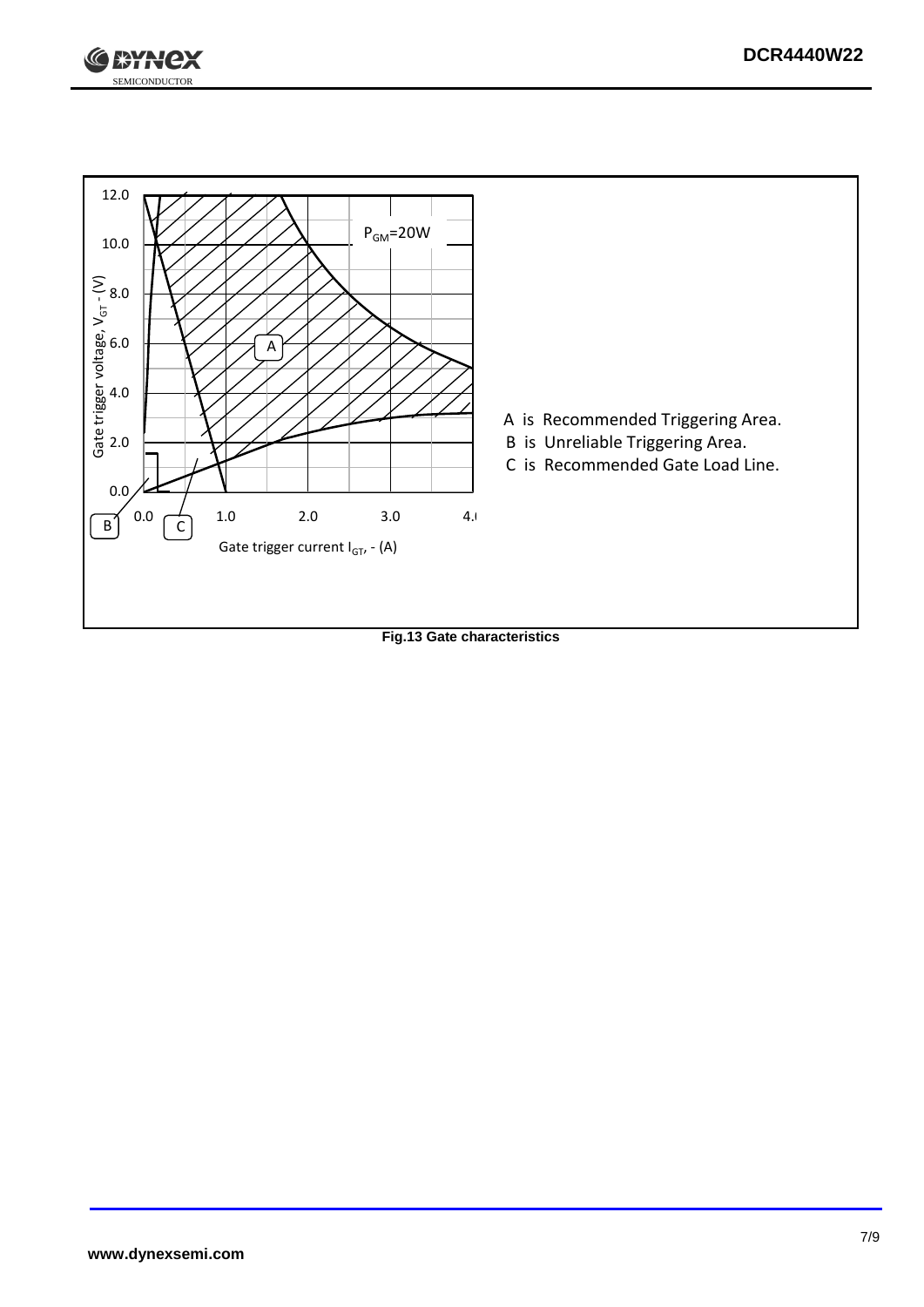

### **PACKAGE DETAILS**

For further package information, please contact Customer Services. All dimensions in mm, unless stated otherwise. DO NOT SCALE.



**Fig.14 Package outline**